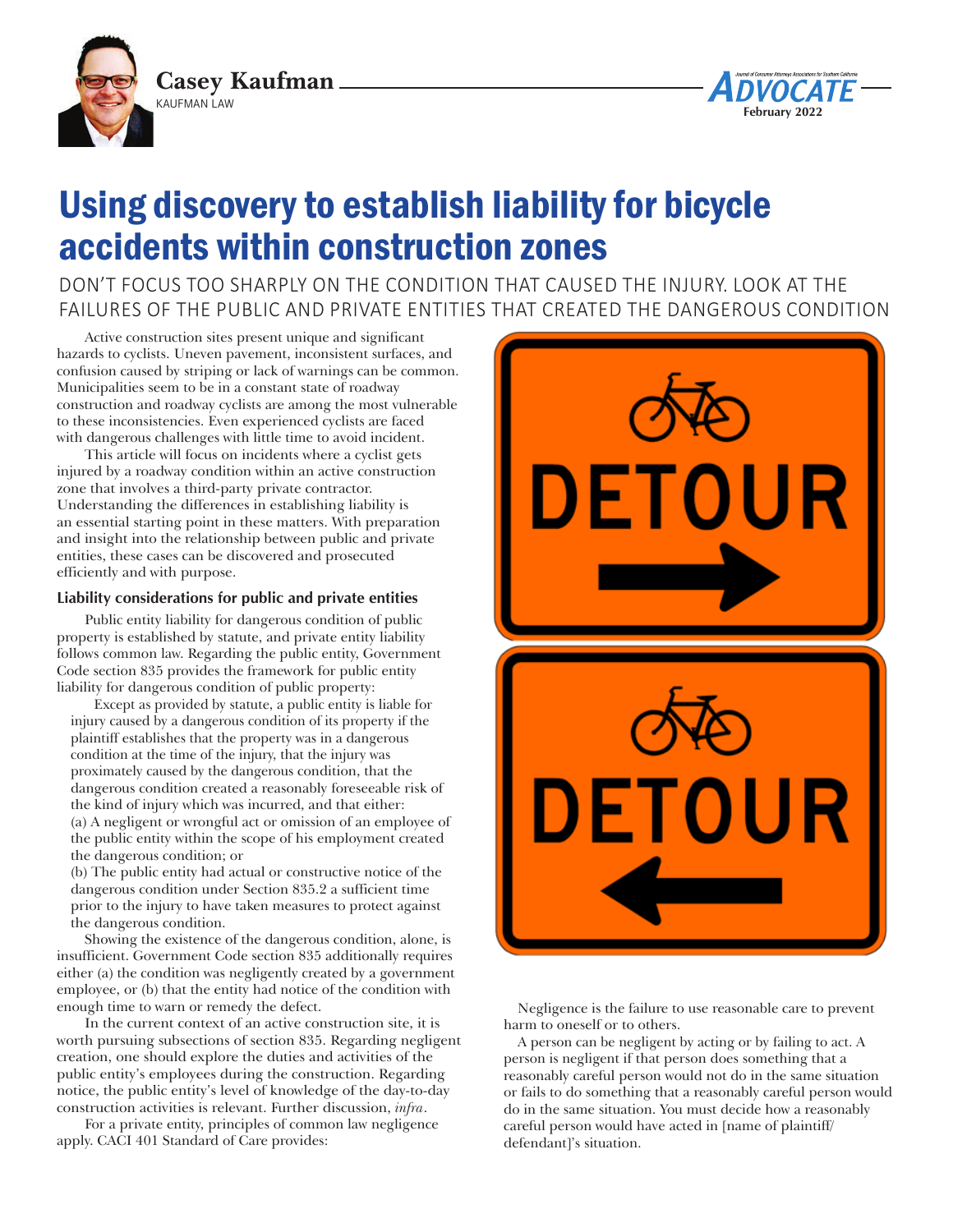

There are very significant differences between the showing required to prove a dangerous condition of public property claim and a negligence claim.

## **Discovery to divide and conquer**

When pursuing discovery in bicyclerelated construction site cases, a detailed discovery plan can be useful. The public entity may attempt to shift responsibility to the private contractor because they were in control of the project and may have created the feature that caused injury. Fault and liability can sometimes act oddly in construction site matters. For instance, if a private contractor creates a dangerous condition of the pavement surface, it would be at fault and liable. If the public entity did nothing to create the condition but had notice of that condition with sufficient time to warn or create a remedy, it too could be liable because it owned and controlled the public property. Delegation of construction activity to and/or a contractual indemnification by a third party does not alleviate the public entity of liability. Sticking to the elements of Government Code section 835 during discovery is essential.

Evidence gathered from one defendant may support the claim against the other. Deep investigation into the duties of the defendant entities is a good starting point during discovery. If the defendants disagree on which of them was responsible for a particular activity or the meaning of document, exposing and exploiting those disagreements can create positive results for your client. Having two defendants accuse the other of wrongdoing always benefits a plaintiff. *Pre-construction documents and* 

# *plans*

Public and private entities perform a significant amount of work prior to the commencement of construction. Plans, communications, and traffic control plans are all significant pre-construction matters that can create inferences of notice (to the public entity) and foreseeability (to the private entity).

#### *Pre-project activities that led to the need for the project*

The public entity created the project in response to some "need" and documents concerning that need can be enlightening. Some questions on this subject include:

• Were there safety issues with the preconstruction roadway, a spate of collisions, or a history of vehicle/cyclist incidents?

• Were traffic volume studies performed that revealed the need for increased capacity or different signage/striping?

• Were there citizen complaints regarding the area?

• Why was this change promoted and why were public funds expended for this project?

Determination of why the project exists can create a theme that can be used throughout the case. For example, many municipalities are performing "road diet" projects: those that reduce the number of vehicular travel lanes and often include new or improved bicycle and pedestrian facilities.1 If a cyclist is injured within a project intended to create new bicycle lanes, then it is difficult for a defense witness to be legitimately ignorant about the presence of cyclists during construction. It can have great impact to discuss the scope and purpose of the project with defendant employees and persons most qualified.

#### *Pre-project bid and contract documents*

Start the inquiry into the duties of the defendants with the bidding and contract documents. The California Public Contract Code requires a competitive bidding process that includes public advertisement of the project and the invitation to bid for the work. The bidding documents will include a wealth of information about the project including the project specifications and the proposed duties of the private entity should it be chosen to perform the project. These documents will usually contain traffic control plan requirements to be employed during the project.

With regard to the public entity, these documents can show notice of what types

of traffic precautions were needed during the construction process. For the private contractor, recall that part of the bidding process was analysis of the materials and labor needed to complete the project per the public entity's requirements. If there are anticipated needs for traffic control flaggers or signage particular to predicted roadway hazards, these items can establish knowledge well prior to the start of construction.

Bidding and contract documents also define the financial relationship between the public and private entities. These contracts usually include indemnification relationships between the private and public entity. Most agreements require the contractor to hold a certain amount of insurance during the build and to either name the public entity as an additional insured or agree to indemnify it for claims made for incidents that occur during the construction. Remember that these relationships are contractual in nature and exist between the public entity and the private contractor. They do not act as an immunity or otherwise alleviate the public entity of liability.

#### *Traffic control plans and related communications*

The need for effective traffic control through active constructive zones is well known. Traffic control plans and related documentation are often helpful in construction-site matters.

Chapter 6 of the California Manual on Uniform Traffic Control Devices ("MUTCD"), "Temporary Traffic Control (TTC)" provides that the needs and control of all road users, including bicyclists, through a TTC zone shall be an essential part of highway construction.2 The MUTCD also provides the following standard:

Before work begins, traffic control plans, when developed for handling traffic through a construction or maintenance project, shall be approved by the Engineer or the Engineer's designee of the public agency or authority having jurisdiction over the highway.<sup>3</sup>